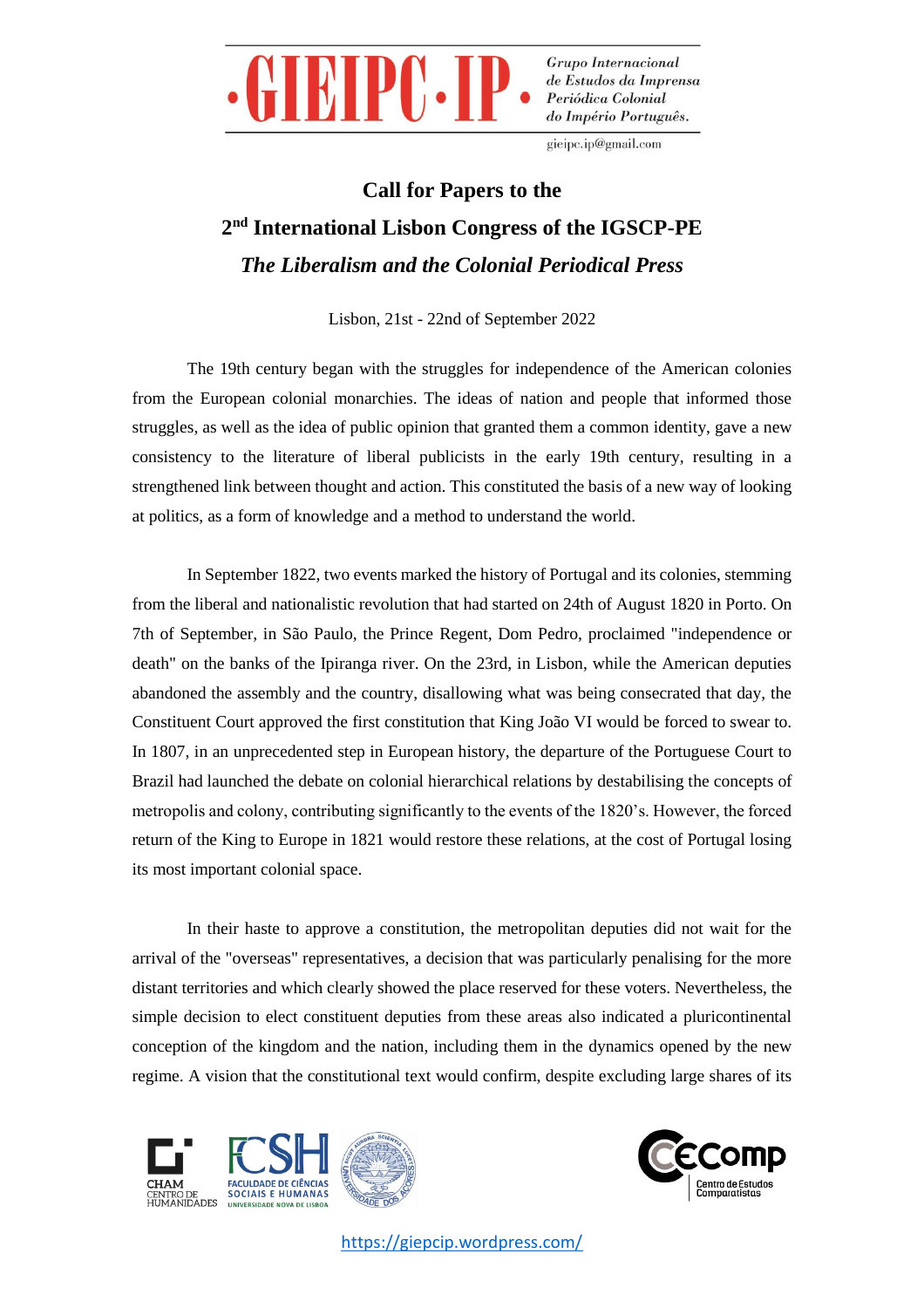

gieipc.ip@gmail.com

population from participating in political decisions, due in part to the reality of slavery, in part to a typical vision of liberal society that was hierarchical, capacity-based, and classist.

In the global context in which it took place, the independence of Brazil contributed to the theorisation of, and the debate on, the ideas of empire and imperialism. It also fuelled the formation of an anticolonial thought, as it pointed at the contractual dimension of the colonial relationship, and for the possibility that other colonies joined the separatist movement, constituting themselves into a federation. The lessons would be learned. Thus, even if any new insurgencies would thereafter be violently repressed, the constitutionalism inaugurated in the 1820's evidenced the marks of the debates on the liberal conception of national territory and the nation. The difficult task of articulating liberalism and colonialism, expressed concretely in the principles of administration and in the guarantee of individual and collective rights, would be renewed, interpreted, and questioned.

Among the conditions for the establishment of a liberal regime, the formation of a public opinion – especially of a periodical press dedicated to publicising, scrutinising, and influencing the decisions of power – occupies a central place. Since the existence of journals outside the metropolis was forbidden until 1820, we could say that the colonial periodical press written in Portuguese was born with the revolution, and the post-colonial press with Brazil's declaration of independence. Beyond Brazil, in the eastern periphery of the empire, in Goa on 22nd of December 1821 and in Macao on 12th of September 1822, the first local periodicals were founded on the initiative of the respective provisional revolutionary governments. The rates at which the press, both official and private, spread across the empire bear witness to the diversity of local situations, including diverse relations with written culture and different forms of colonial governance. Despite these asymmetries, there is evidence that since the 1820's, and even before, the Portuguese and foreign press reached these spaces with local impact, in the same way that the events and positions of local players ended up finding space where the press existed. This panorama puts on the table the need to think about the concepts of opinion and public sphere – local, imperial, and national.

Commemorating these centenaries, the International Group for Studies of Colonial Periodical Press of the Portuguese Empire (IGSCP-PE), in partnership with Orion – Portuguese Orientalism, promotes its 2nd Lisbon Congress, hosted by CHAM - Centre for Humanities, FCSH,





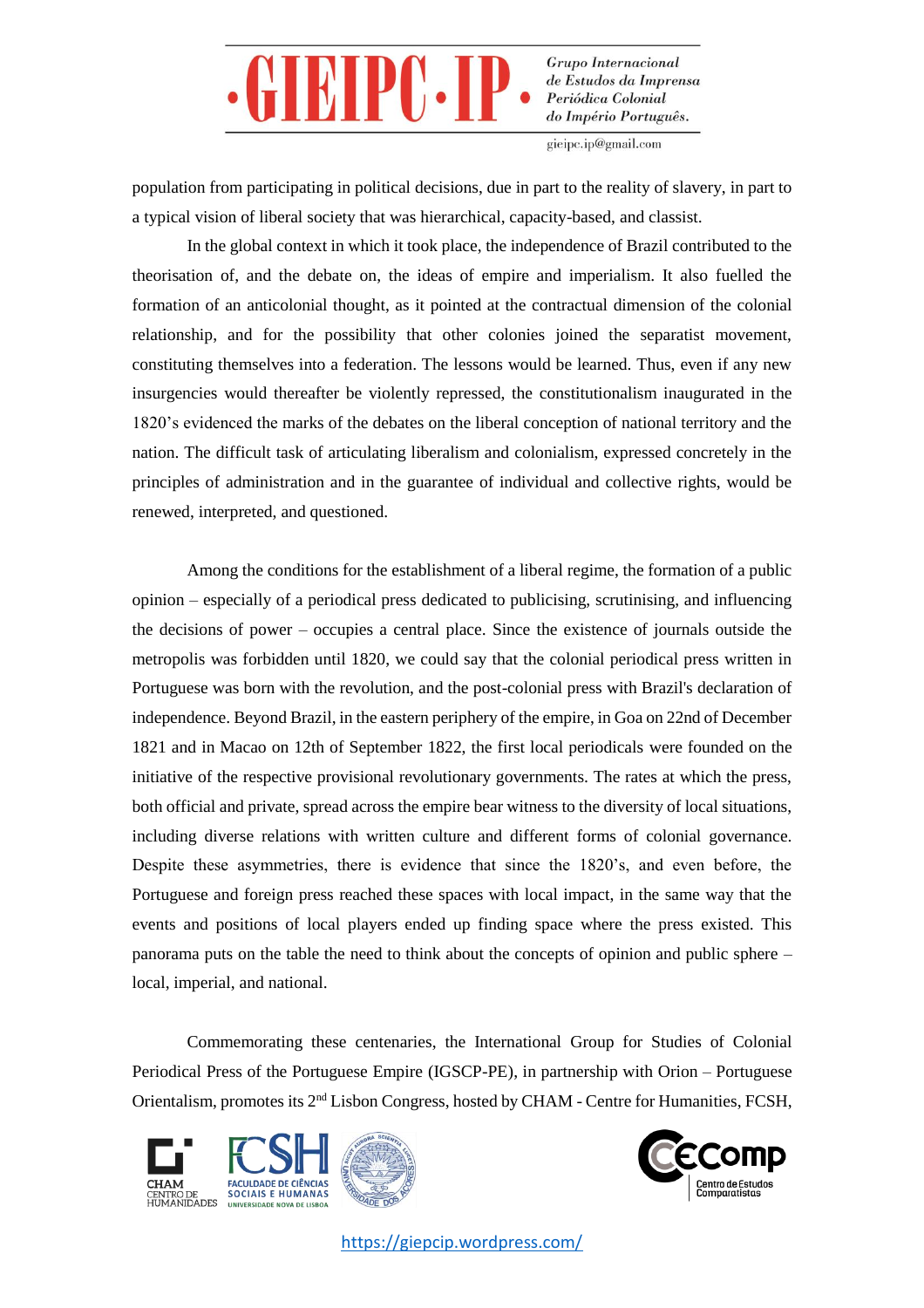

gieipc.ip@gmail.com

NOVA University, and by CEComp - Centre for Comparative Studies, Faculdade de Letras, Universidade de Lisboa. With this event, the IGSCP-PE intends to establish a bridge between the liberal debate in the press, in its various ramifications across the empire, and the representation of liberalism today. In this sense, we encourage the submission of papers in the field of the Portuguese empire (metropolitan and/or colonial press), of other coeval empires or even papers with a comparative approach. We invite paper proposals focused on the following themes (but not limited to):

- the anti-colonial struggles in the periodical press (19th century);
- the debate on nationhood and nationalism in the colonial space (19th century);
- the representation of the Portuguese Constitutional Revolution in the periodical press;
- the representation of Brazilian independence in the periodical press;
- Liberalism and the Brazilian post-colonial periodical press (19th century);
- the emergence of the periodical press in the colonies;
- the influence of liberal thought on the foundation of newspapers by private initiative;
- the influence of liberalism on the literary debate in the colonial press;
- literary culture and cultural practices in the colonial press in the 19th century;
- echoes of the liberal revolution in the periodical press of the Portuguese First Republic;
- the reciprocal influence between the colonial presses of different empires;
- colonial actors in the metropolitan periodical press;
- the emergence of the figure of the journalist;
- individual rights and public space in the colonial press (19th century).

Proposals, in Portuguese, English, Spanish or French, should include an abstract (max. 300 words), 5 keywords and a short bio-note (max. 150 words), and should be sent to [liberalismo.imprensacolonial@gmail.com](mailto:liberalismo.imprensacolonial@gmail.com) by 15th of June 2022. The event will take place in a mixed format, in-person and online.

## **Organising Committee,**

Adelaide Vieira Machado (CHAM-Centro de Humanidades, Faculdade de Ciências Sociais e Humanas, Universidade NOVA de Lisboa)